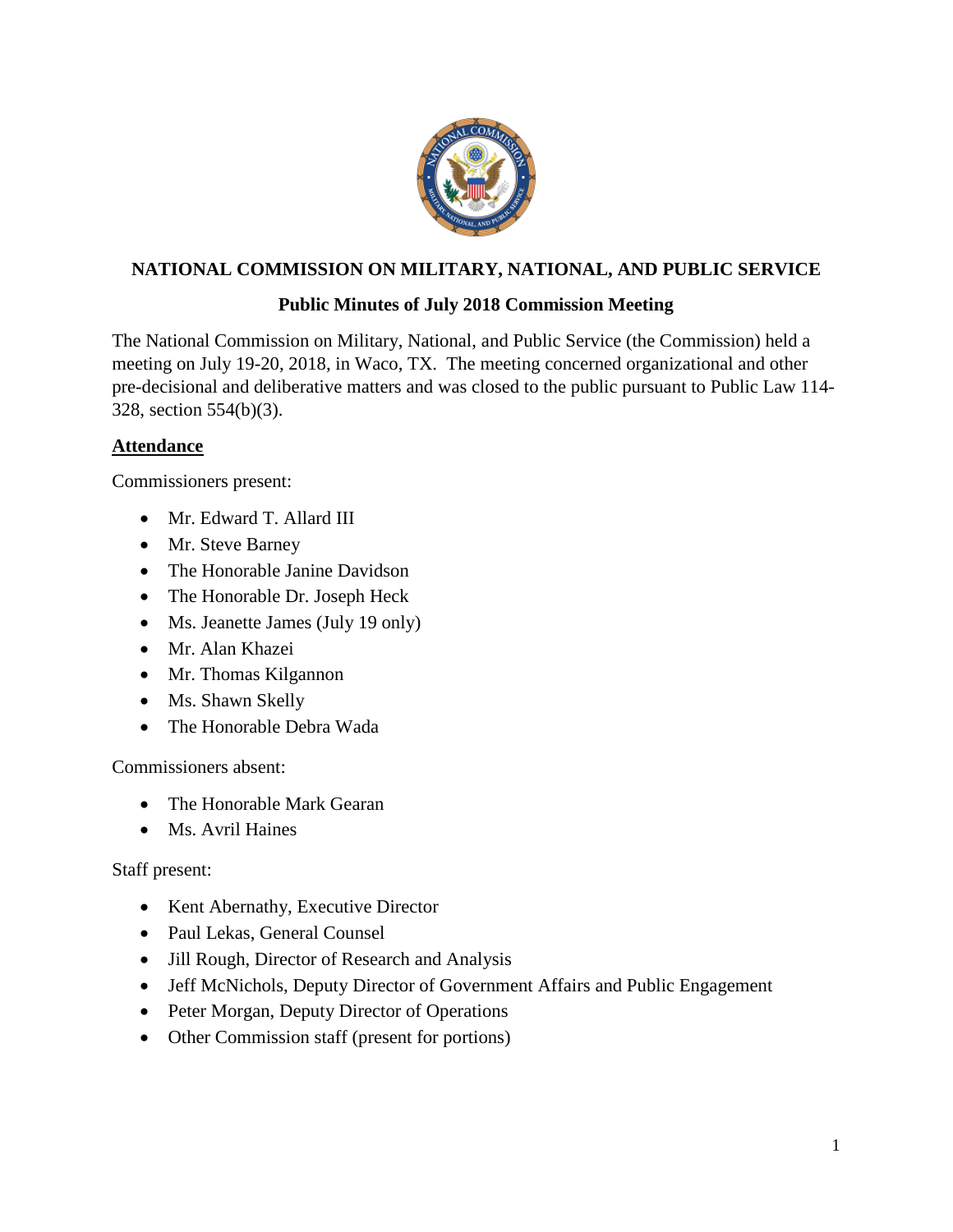## *July 19, 2018*

#### **Business Meeting**

Beginning at 0800 CT, the Commission held a business meeting. The Chairman moved to close this and other business meetings to occur on July 19-20 because pre-decisional and organizational matters would be deliberated. All Commissioners present agreed.

Chairman Heck then moved to approve minutes from the June 2018 Commission meeting. The Commission voted unanimously to approve the June 2018 minutes with minor amendments.

Mr. Abernathy provided the Commission with an overview of the events planned for July 19 and 20. Thereafter, Dr. Rough briefed the Commission on the staff's research plan for the next six months and engaged with Commissioners on various questions. Dr. Rough then briefed the Commission on the status of deliberations of the Propensity To Serve Work Group.

The Commission then engaged in a deliberation about issues for the Ends, Ways, and Means Work Group to consider as it continues its deliberations into issues that cut across those being considered by the other two work groups.

Mr. McNichols provided Commissioners with an update on the staff's engagement efforts. He informed Commissioners that they would receive a further briefing at the August meeting.

The Commission then turned to issues being considered by the Selective Service System Work Group. Commissioners deliberated various issues to provide the Work Group with guidance as it continues its deliberations.

## **Work Group Deliberations**

From approximately 1030CT to 1200 CT, Commissioners met in Work Groups to deliberate issues concerning the matters within the scope of their respective Work Groups. Accounts of these sessions are set forth in internal memoranda for the record (MFRs).

#### **Business Meeting**

The Commission reconvened at 1226 CT to continue its business meeting. Commissioners who attended the partial Commission visits to Iowa and Illinois, which occurred on June 26-27 and June 28-29, respectively, provided briefings. Ms. James briefed the Commission on the events held during the Iowa trip, which four Commissioners attended. Mr. Khazei briefed the Commission on events held during the Illinois trip, which four Commissioners attended. Mr. Allard briefed the Commission on visits to two Selective Service System sites that occurred in Illinois. Accounts of meetings held during the Iowa and Illinois trips are set forth in several MFRs.

#### **Outreach and Engagement Events**

At approximately 1330 CT, Commissioners departed for a series of engagements in Waco and nearby Clifton and Cranfills Gap. Commissioners split into two groups, with Chairman Heck,